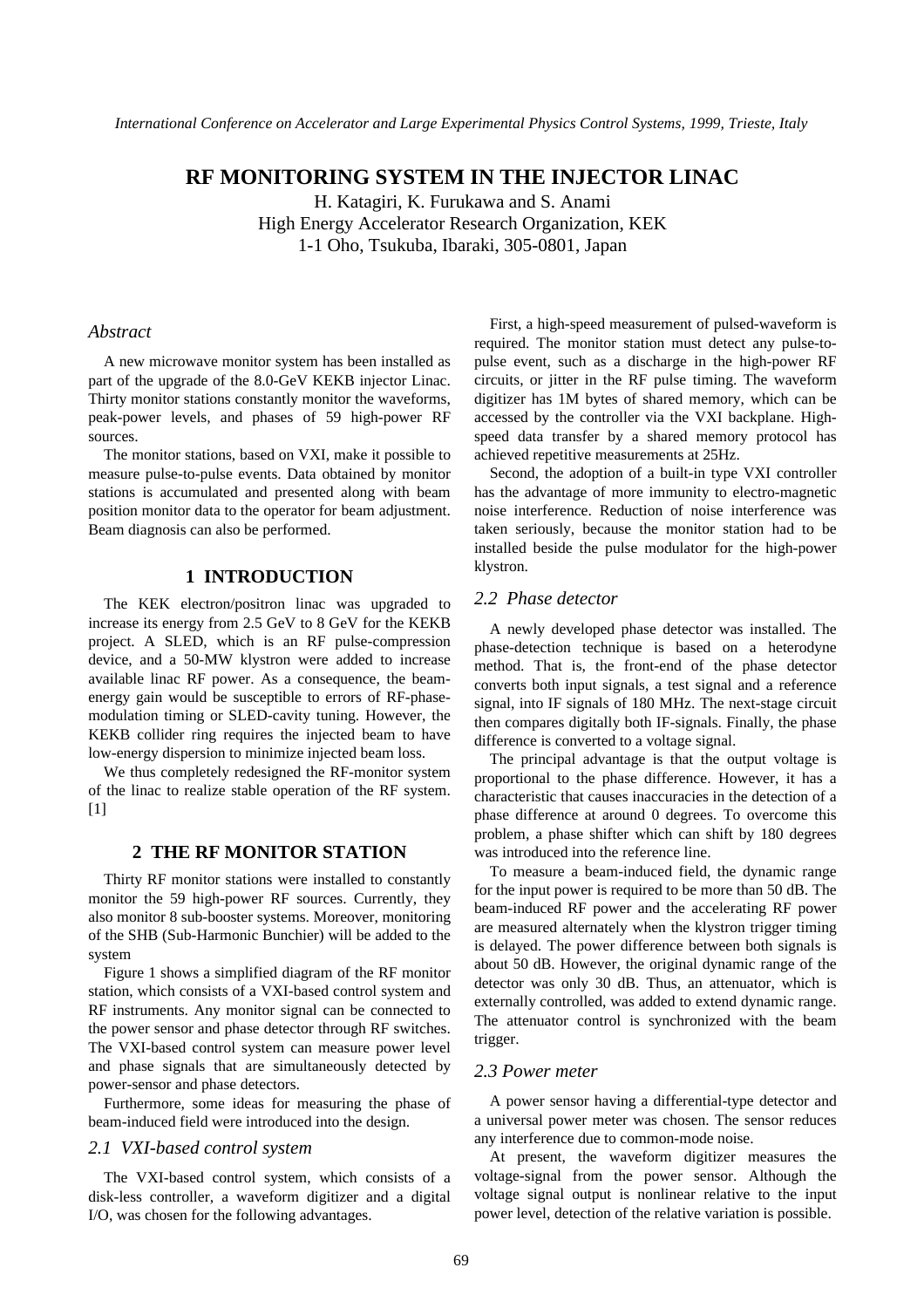## *2.4 RF switches*

The monitor station must constantly measure any monitor signals of two RF sources. Therefore, a newly developed PIN-diode switch having 8 input-ports was installed for repetitive signal selection and measurement. The PIN-diode switch was chosen because of its durability for frequent switching operations. Incidentally, the switch is operated at about 10 seconds/cycle in the monitor station.

In addition, a mechanical RF switch having low insertion-loss is used to measure a low level beaminduced signal.



Figure 1: Construction of the RF monitor station.

#### **3 SYSTEM ADMINISTRATION**

The RF monitor system consists of 30 VXI systems and two server computers. A disk-less configuration of the VXI controller is indispensable for eliminating any system failure caused by a hard-disk crash. The cluster architecture of HP-UX was employed to achieve our server and disk-less client configuration. Currently, the NFS disk-less architecture of the HP-UX version 10.20 is operating stably.

The network for the linac control consists of a main network and several segmented device-group networks. The RF monitor system is in an RF control network, which is part of a device-group. Cluster servers and clients for the monitor system utilize some network services from the linac control system, such as NFS, DNS, NIS and NTP. Those services are useful for cluster system administration. [2]

# **4 APPLICATIONS FOR THE MONITOR STATION**

HP VEE (Visual Engineering Environment), which is a visual programming language for instrument control, was employed for developing the application programs of the RF monitor station. It brings higher productivity, although we had expected that the execution speed would be insufficient for practical applications. However, a compile mode, which was appended to VEE version 4, improved the execution speed. As a consequence, the greater part of the application is still written in VEE. Parts of the application were written in the C language and linked to the VEE application to obtain higher throughput.

### *4.1 Automatic measurement*

The RF monitor station normally performs an automatic measurement for any monitor signal.

The process acquires and accumulates waveform data of 200 pulses at 40-millisecond cycle. A routine for accessing the VXI shared memory is written in C language. After the routine reads 1000 words of raw data, the power level and phase are computed. Thus, the data obtained for 200 pulses is averaged to improve the accuracy. Moreover, maximum value, minimum value and standard deviation are computed. Those parameters are stored on the server's storage disk.

Raw data of the waveform for 200 pulses is temporarily maintained in the shared memory on the VXI controller. This continuous waveform data can be utilized in the future for the diagnosis of RF sources and accelerating structures.

At first, we expected that the effective resolution of the waveform digitizer might be 2%, because the digitizer has only an 8 bit A/D converter. But the effective resolution was improved by the following technique. The measurement is made at a higher sensitivity with an added DC offset. That is, the digitizer measures some expanded part of the waveform. With this technique, a phase resolution of 0.2 degree was achieved.

## *4.2 Remote control service*

To provide remote control of the monitor stations for the linac operator, a remote-control service has been added. The service suspends automatic measurement, and permits remote control upon a request from the operator. A UDP based communication routine, which was written in C language, communicates with the remote-control program.